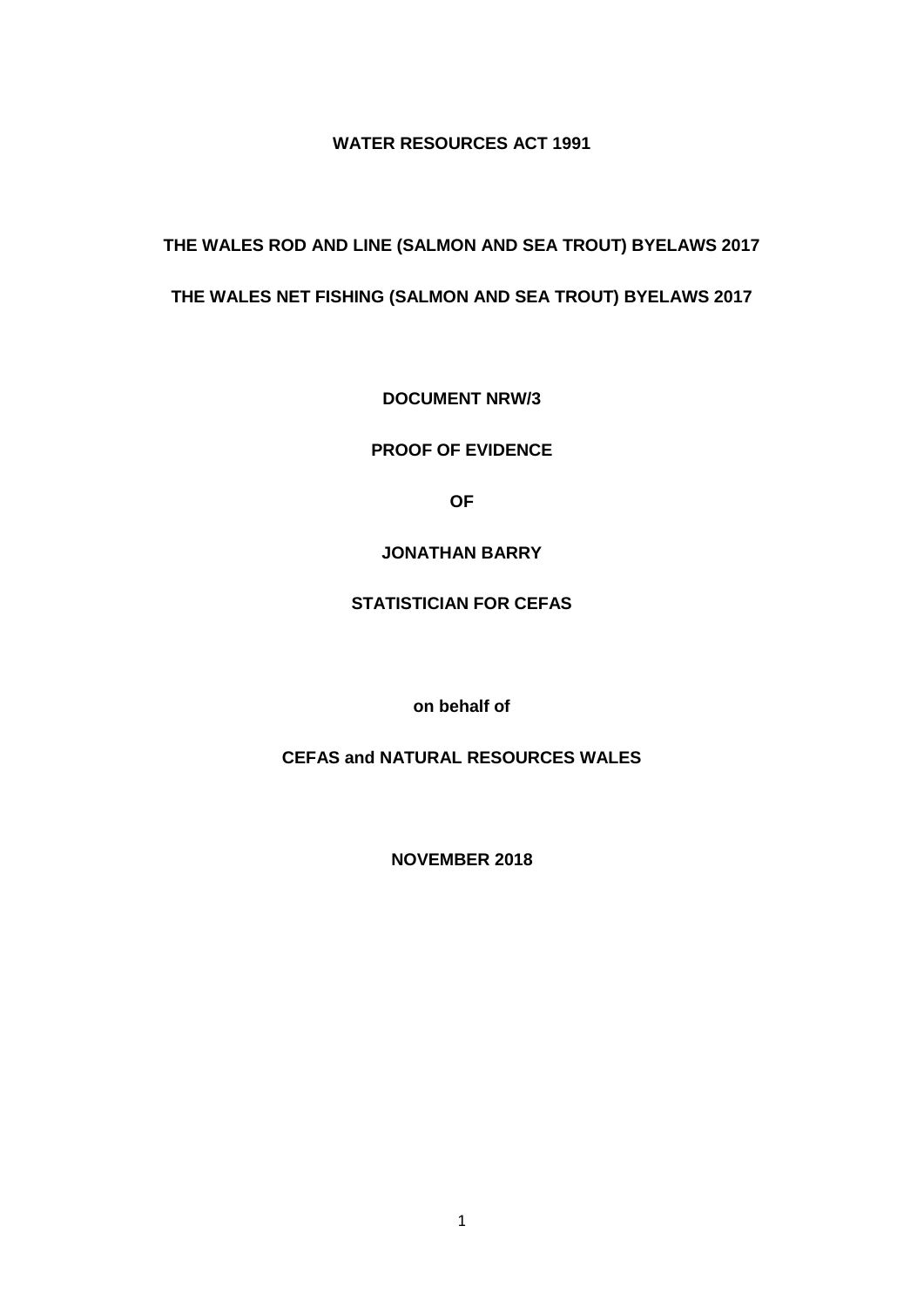### **1 Personal background**

- 1.1 My name is Jonathan Barry. I have a BSc in statistics from Reading University, an MSc in statistics from Edinburgh University and a Ph.D. in statistics from Lancaster University. I was originally employed as a statistician at Cefas from 1985 to 1987 and have been working for Cefas continuously since 2001. In the intervening years I was employed as a researcher and lecturer in the Department of Mathematics and Statistics at Lancaster University. Since 2017 I have been appointed as an honorary lecturer in the Environment section of the Data Science Institute at Lancaster.
- 1.2 I have carried out statistical consultancy for over 30 years, since 1986. I have currently published around 85 peer-reviewed papers in the academic literature. Most of my work is in the ecological and environmental sciences.
- 1.3 Cefas is the Centre for Environment, Fisheries and Aquaculture Science. Cefas is a world leader in marine science and technology providing innovative solutions for the aquatic environment, biodiversity and food security.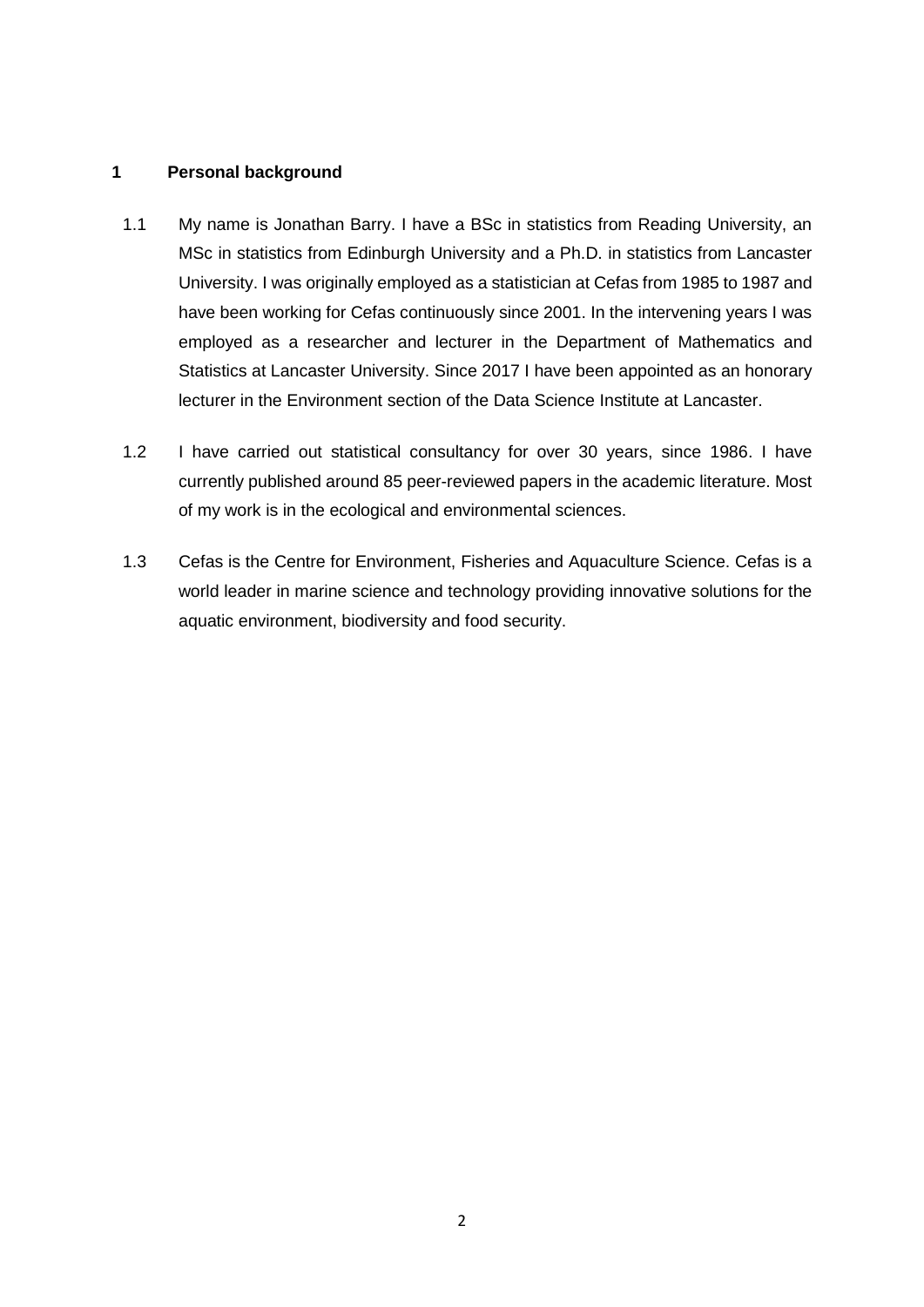## **2 Scope of evidence**

- 2.1 In this statement, I set out my involvement with the review of Natural Resources Wales (**NRW**)'s Technical Case and the resulting exchanges by correspondence between stakeholder groups and Welsh Government arising from the formal consultation process.
- 2.2 The scope of my evidence addresses the underlying statistical methodology by which NRW have identified that there is a problem, and determined its nature and extent.
- 2.3 Capitalised terms used in this proof of evidence that are not defined in the proof are defined in the Glossary appended to the proof of Mr Gough<sup>1</sup>.

 $1$  NRW/1(D).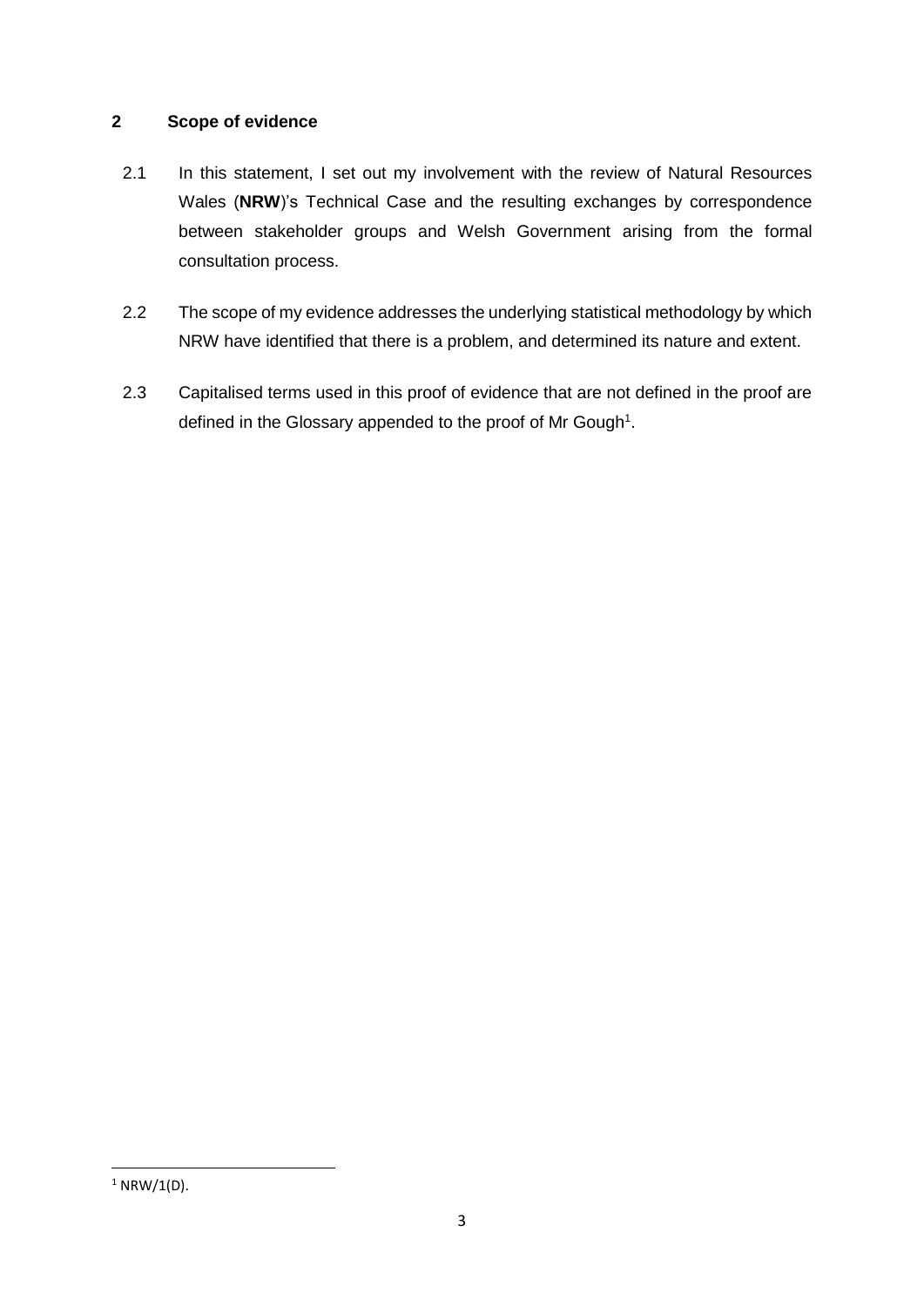## **3 Involvement in the All Wales Byelaws**

- 3.1 I had no involvement in the initial review of the NRW technical case; this is covered in paragraphs 1.5 and 1.6 of the evidence provided by Mr Ian Russell, my colleague at Cefas<sup>2</sup>. My involvement in this process stemmed from correspondence between various stakeholder interests and Defra in relation to measures being developed in England; concurrent with the measures being developed in Wales.
- 3.2 Specifically, I was asked to provide expert advice on the statistical elements underpinning the approach for assessing the status of salmon stocks (N.B. this is common to both Wales and England) and the associated procedure for assessing compliance with the over-arching management objective. This request had arisen as a result of the reports prepared by Dr Adrian O'Hagan and Dr Michael Fop<sup>3</sup>, which contained a statistical critique of current procedures<sup>4</sup>. My advice was originally aimed at assisting Defra in responding to Ministerial correspondence in relation to the various points raised by O'Hagan and Fop.
- 3.3 Since similar communications had also taken place between the same stakeholder groups and Welsh Ministers, a formal Cefas response was prepared, based on my advice, and following consultation with colleagues at NRW and the Environment Agency. This response was then shared with Defra and Welsh Government and appended to responses to stakeholders.

 $2$  NRW/4.

<sup>&</sup>lt;sup>3</sup> At Appendix 1 to my proof.

<sup>4</sup> See paragraph 5.1 below.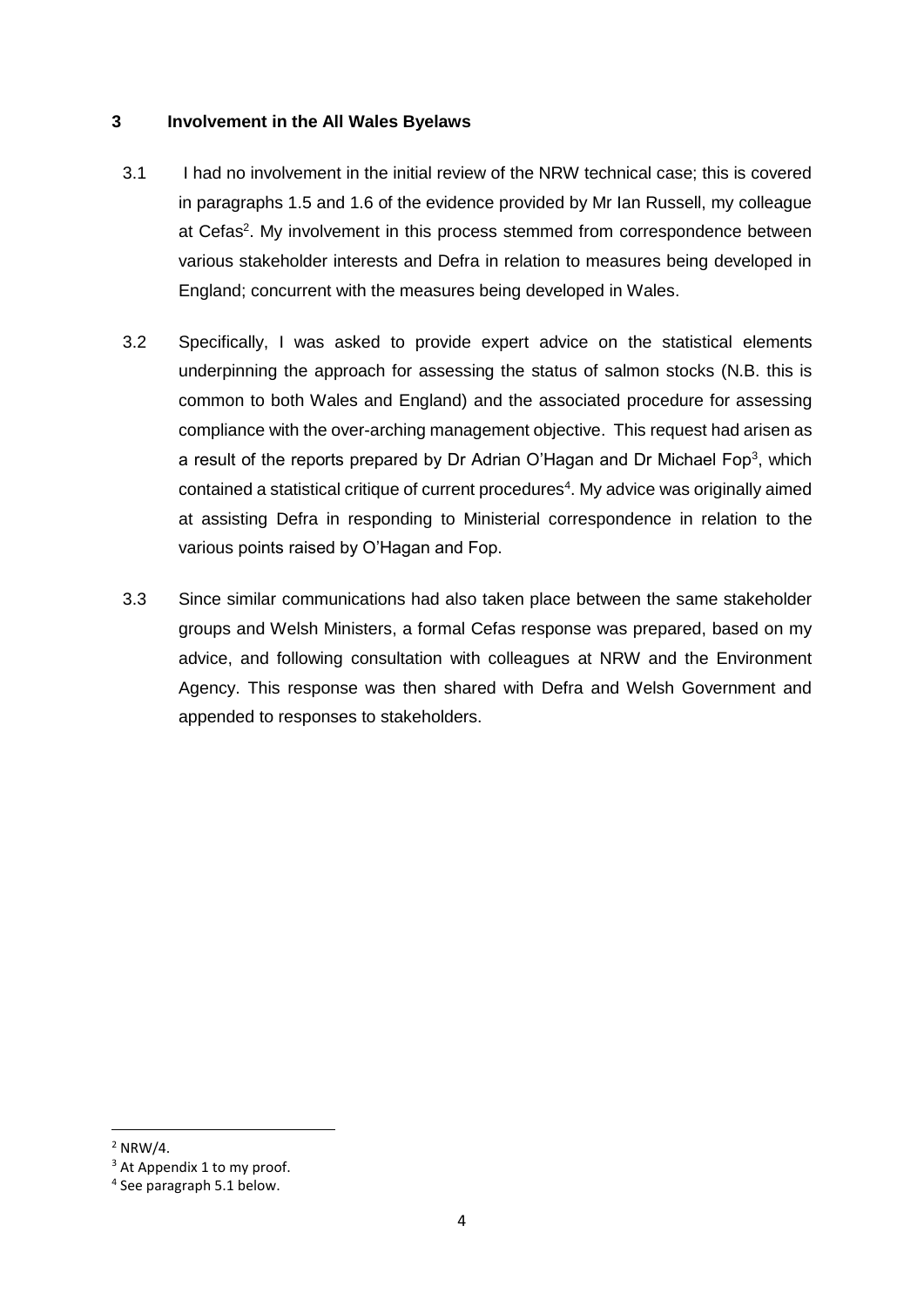#### **4 Statistical basis of salmon stock assessment modelling**

- 4.1 The use of conservation limits in England and Wales has developed in line with the requirement of ICES and NASCO to set criteria against which to give advice on stock status and the need to manage and conserve individual river stocks. The status of individual river stocks in Wales is evaluated annually against these criteria. Conservation limits indicate the minimum desirable spawning stock levels below which stocks should not be allowed to fall. The Conservation Limit is set at a stock size (defined in terms of eggs deposited) below which further reductions in spawner numbers are likely to result in significant reductions in the number of juvenile fish produced in the next generation.
- 4.2 Annual compliance with the Conservation Limit is assessed using egg deposition estimates. These are derived from returning stock estimates, where such data are available, but for rivers without traps or counters, the usual procedure for estimating egg deposition involves derivation of run size from rod catch using estimates of exploitation (and an appropriate adjustment for under reporting). Currently, these procedures do not take into account annual changes in fishing effort.
- 4.3 In reviewing management options and regulations, NRW (and the Environment Agency in England) also use an over-arching management objective that a river's stock should be meeting or exceeding its conservation limit in at least four years out of five (i.e. >80% of the time). A management target is set for each river, representing a spawning stock level for managers to aim at in order to meet this objective. Compliance with this objective is calculated annually for all the principal river stocks in Wales (and England) for the latest assessment year and forecast for five years ahead. These assessments for each Principal Salmon River are then incorporated into a national decision structure for guiding decisions on the need for fishery regulations.
- 4.4 A decision structure for determining fishing controls on salmon fisheries in England and Wales has been developed to assist in applying fisheries regulations in a logical and consistent manner, and in line with NASCO guidance. This tool focuses on an assessment of the probability of achieving the management objective in five years' time for a given river's salmon stock. It indicates the level of change in exploitation rate required in order to improve failing rivers, and helps to highlight the need for other management actions where these may be appropriate. The decision structure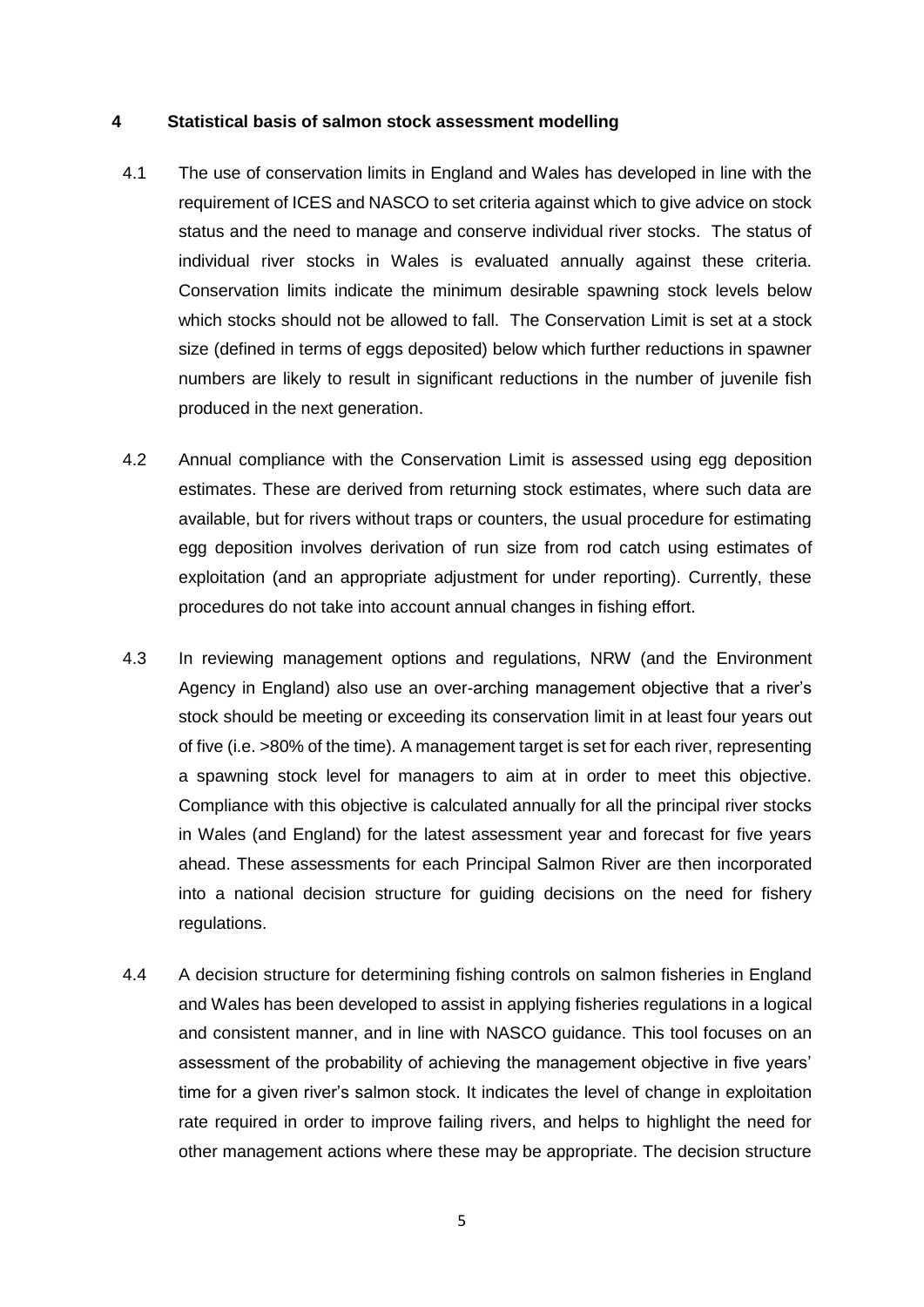is applied annually as part of a regular review process when the stock assessment for the fisheries in England and Wales is published.

- 4.5 **Details of the annual compliance assessment** The performance of salmon stocks in Wales (and England) is assessed using a compliance scheme designed to give an early warning that a river has fallen below its conservation limit. An approach introduced in 2004 provides a way of summarising the performance of a river's salmon stock over the last 10 years (including the current year), in relation to its conservation limit. Bayesian regression analyses are applied to egg deposition estimates from the last 10 years, on the assumption that there might be an underlying trend over the period for changes in egg numbers to be proportionate to the egg numbers themselves (so that the rate of change is higher when there are many eggs, and the rate of change is lower when there are fewer eggs). Such a trend would appear as a linear trend in the logarithms of the egg numbers, as shown on the plots at 4.6 below. The method fits a 20-percentile regression line to the data and calculates the probability that this regression line is above the conservation limit, and thus that the conservation limit will be exceeded four years out of five (the management objective). If there is a low probability  $($  < 5%) that the predicted line is above the conservation limit, the river fails to comply (i.e. is regarded 'at risk'). If the probability is high (> 95%), the river complies in that year (i.e. is 'not at risk'), whereas between these probability values we cannot be certain of the stock status (the river is assessed as either 'probably at risk'  $(5\% < p < 50\%)$  or 'probably not at risk'  $(50\%$ ≤ p < 95%)). The current scheme also allows the 20-percentile regression line to be extrapolated beyond the current year in order to project the likely future performance of the stock relative to its conservation limit, and so assess the likely effect of recent management intervention and the need for additional measures.
- 4.6 The compliance plots for the Rivers Lynher, Plym, Derwent and Coquet for the years 2004-2013 are shown below as examples (these are English rivers, but are used for illustration purposes – the same criteria apply in Wales). These include individual egg deposition estimates (black dots on the graphs) for these years, the 20 percentile regression lines and (shaded) 90% Bayesian Credible Intervals, and the conservation limit lines (represented by up to three symbols:  $X$ , O and  $\Delta$ ).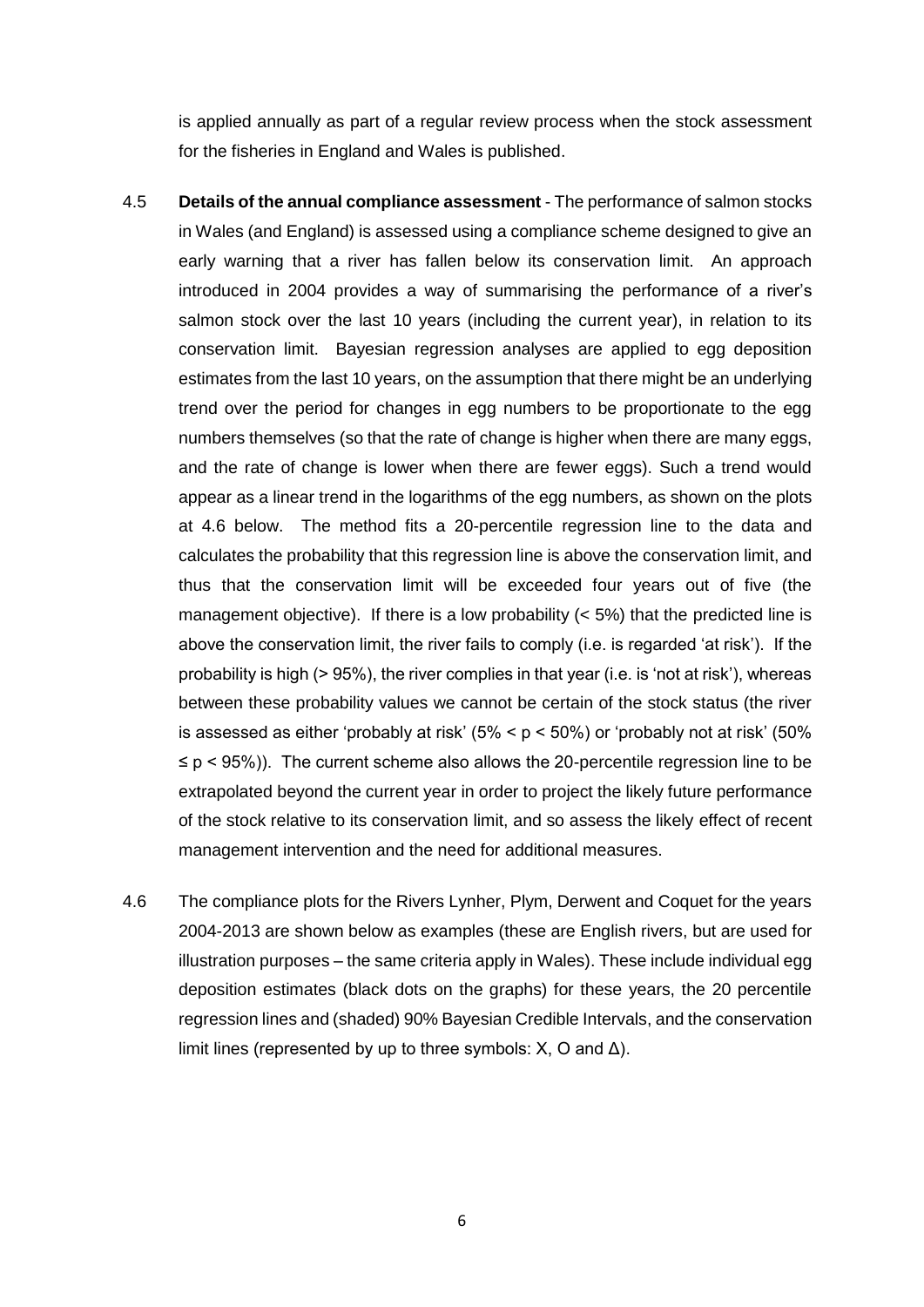

4.7 When the upper bound (95 percentile) of the regression line Bayesian Credible Interval is below the conservation limit line the river is judged to be failing its conservation limit (i.e. there is a ≥95% probability of failure or the river is 'at risk'). For example, this is the case on the Lynher from 2009 to 2016 and the Plym from 2004 to 2015 and is indicated by the X symbol on the conservation limit line. When the lower bound (5 percentile) of the regression line Bayesian Credible Interval is above the conservation limit line the river is judged to be passing its conservation limit (i.e. there is a ≤5% probability of failure and the river is 'not at risk'). This is the case on the Derwent from 2004 to 2011 and the Coquet from 2004 to 2014 and is indicated by the Δ symbol on the conservation limit line. For all other years on these rivers, the shaded Bayesian Credible Interval of the regression line overlaps the conservation limit line and so the status of the river is judged as 'uncertain' (i.e. the probability of failure is >5% but <95%, and the river is either 'probably at risk' or 'probably not at risk'). This is the case on the Lynher from 2004 to 2008 and in 2017 to 2018, on the Derwent from 2012, the Coquet from 2015 and on the Plym from 2016 and is indicated by the O symbol on the conservation limit line.

<sup>&</sup>lt;sup>5</sup> It should be noted that the Y axes on these figures are on logarithmic (Base 10), not linear, scales.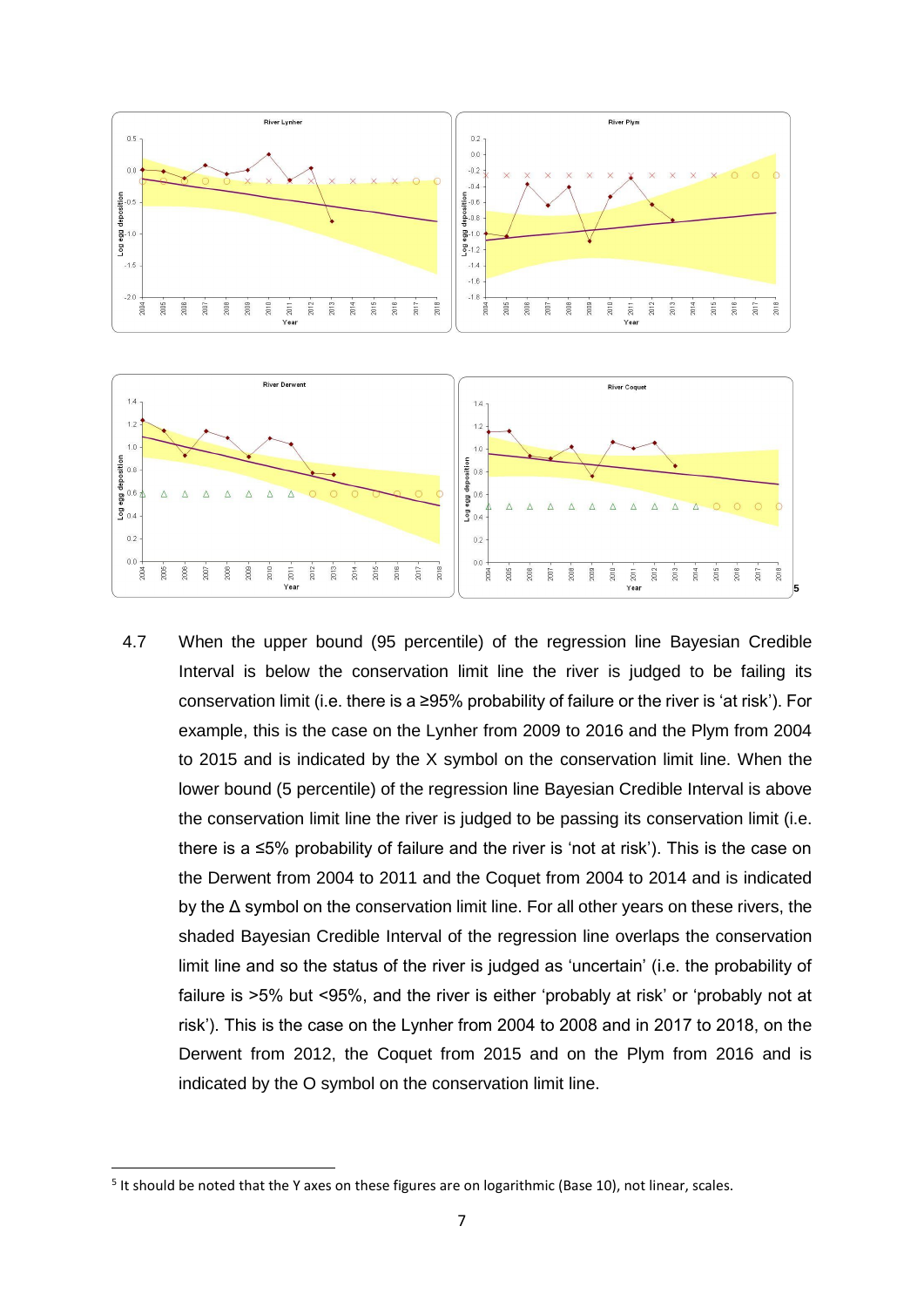- 4.8 Egg deposition estimates for a river may be consistently above the conservation limit but status may still be uncertain. This is the case on the Coquet from 2015 and the Derwent from 2012 (O symbol on the conservation limit line). In part, this reflects the marked year-to-year variation in egg deposition estimates on these rivers, which produces broad Bayesian Credible Intervals around the regression lines, but also arises because of the slope of the trend line and the increasing uncertainty associated with all regressions once extrapolated beyond the data set.
- 4.9 As well as providing an assessment of the status of a river in relation to its conservation limit, the direction of the trend in the 10-year time-series of egg deposition estimates and its statistical significance may also serve as an important indicator of the need to take management action and of the degree of intervention required. Thus, a clear negative trend would give additional cause for concern.
- 4.10 The Management Target (**MT**) for each river is a spawning stock level for managers to aim at, to ensure that the objective of exceeding the Conservation Limit (**CL**) is met four years out of five in the long run (i.e. 80% of the time). The value of the management target has been estimated using the standard deviation  $(SD)^6$  of egg deposition estimates for the last 10 years, where:  $MT = CL + 0.842$ \*SD. The constant 0.842 is taken from probability tables for the standard normal distribution, such that the conservation limit forms the  $20<sup>th</sup>$  percentile of a distribution, the average (or 50 percentile) of which equates to the management target. This means that if the river is reaching its Management Target, there should be an 80% chance of a given sample exceeding the Conservation Limit.
- 4.11 Conservation Limits and Management Targets form only one part of the assessment of the status of a stock, and management decisions are never based simply on a compliance result alone. Because stocks are naturally variable, the fact that a stock is currently exceeding its Conservation Limit does not mean that there will be no need for any management action. Similarly, the fact that a stock may fall below its Conservation Limit for a small proportion of the time may not mean there is a problem. The magnitude and duration of compliance failures are thus a key consideration. A range of other factors are also taken into account, particularly, the structure of the stock and any evidence concerning the status of particular stock components, such as tributary populations or age groups, based for example on patterns of run timing

 $6$  A measure of how much the values of the egg deposition estimates vary.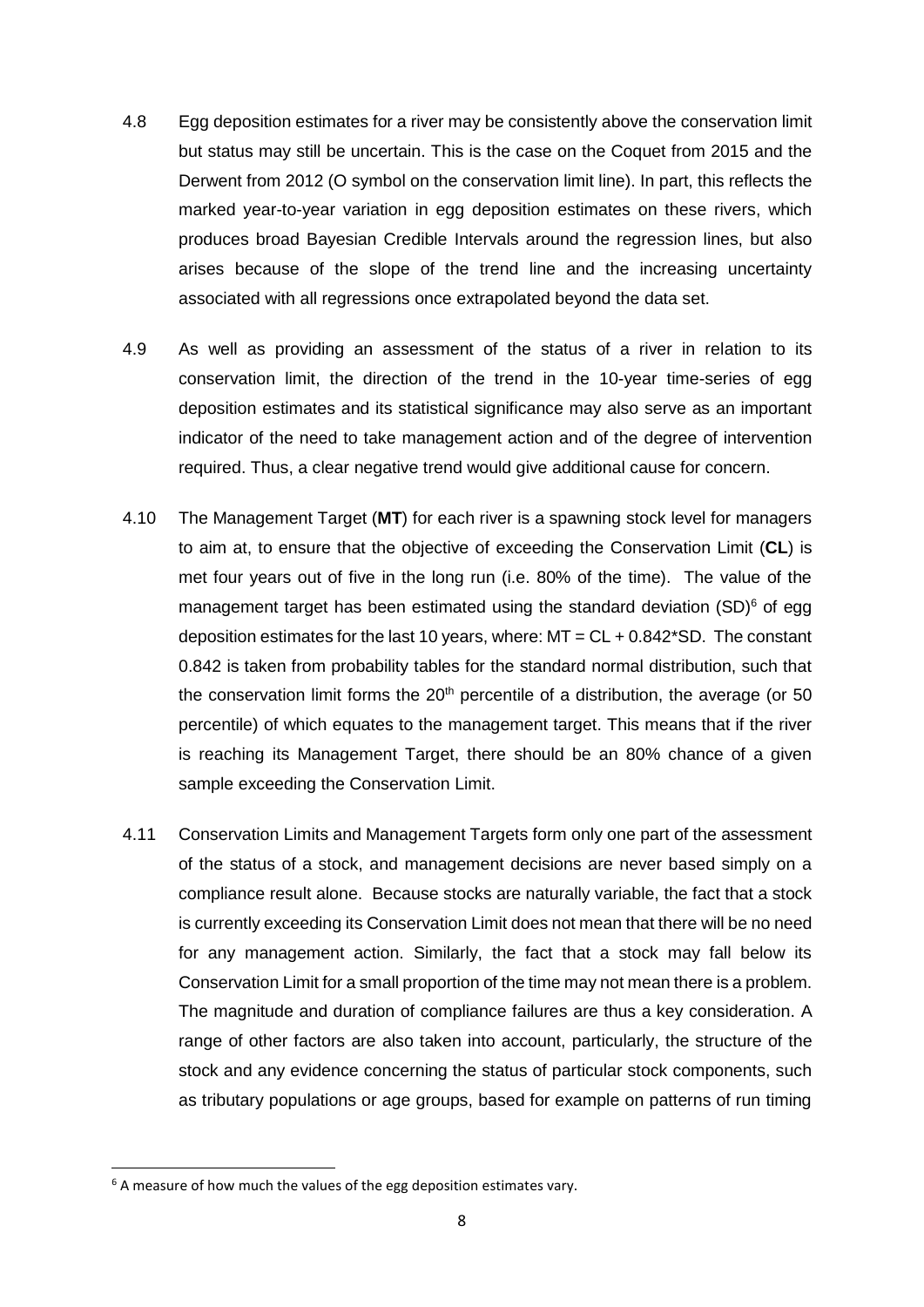and the production of juveniles in the river sub-catchments. These data are provided by a programme of river catchment monitoring.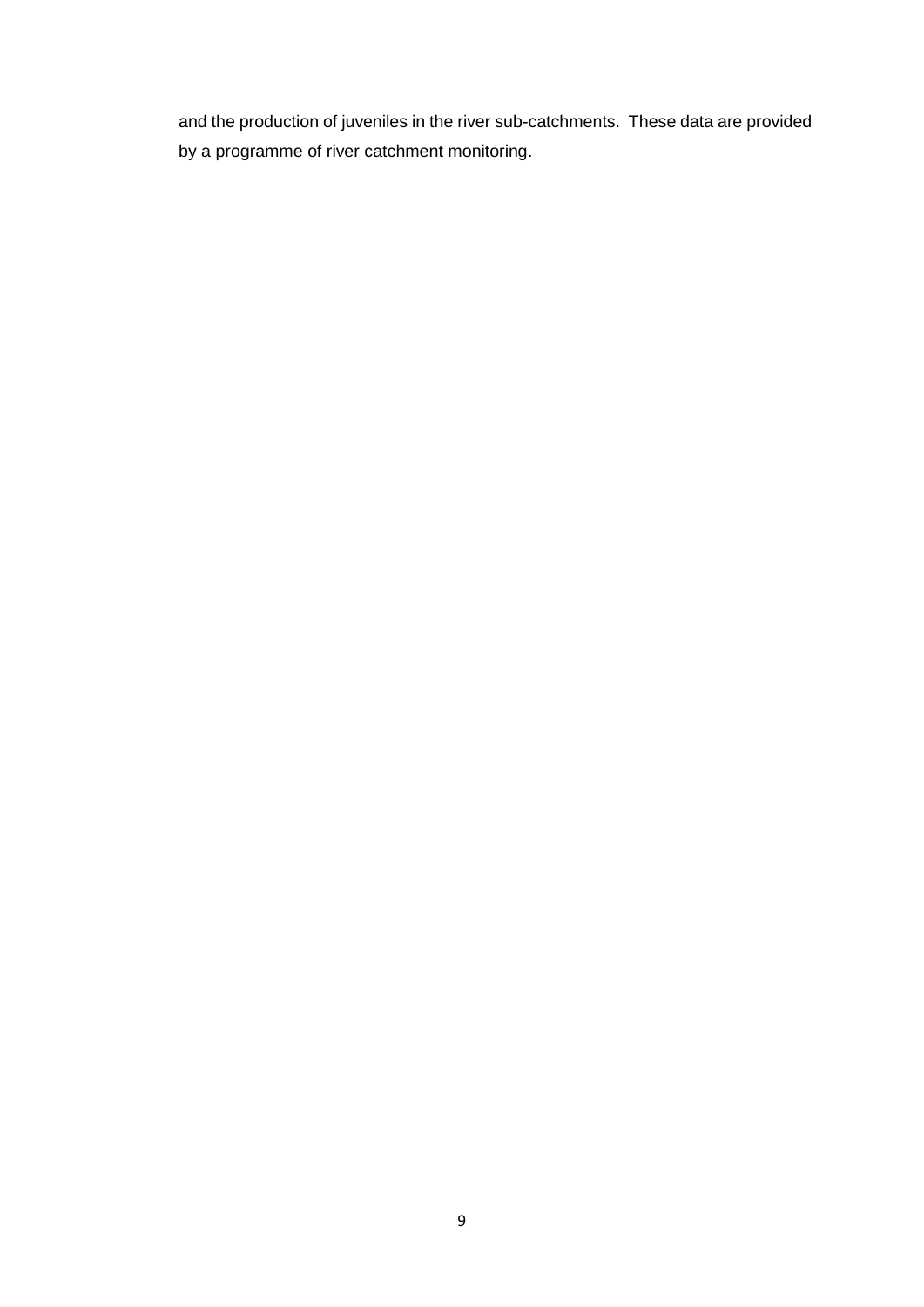## **5 Discussions with University College, Dublin Academics**

- 5.1 I was asked to review comments included in reports produced by Dr O'Hagan and Dr Fop that were appended to letters sent by stakeholder groups and received by both English and Welsh Ministers in response to the consultation process around the proposed new fishery control measures in both countries. Two reports were produced by Dr O'Hagan and Dr Fop:
	- 5.1.1 'National River Classification Model Report' and
	- 5.1.2 'National River Classification Model Qualified Statement'.

Both of these documents are appended to this statement<sup>7</sup>.

- 5.2 I produced an initial assessment of the O'Hagan and Fop reports on this work in April 2018. This was used to inform the production of a formal Cefas response, which was developed in consultation with colleagues in the Environment Agency and NRW. I had sight of and approved the content of this response, which was later included in Defra's May 2018 response to the Chairman of the Ribble Fisheries Consultative Association, one of a number of stakeholder representatives that had entered into correspondence with Defra about the measures being proposed in England and Wales. I understand that the Cefas response was also shared with various other stakeholders, including those in Wales.
- 5.3 I therefore provided the expert statistical advice that underpinned the report titled: '*Response to the comments made by O'Hagan and Fop on the methods used to estimate compliance with the management objective for salmon stocks in England*  and Wales.' (9 May 2018). A copy of this report is appended to this statement<sup>8</sup>.
- 5.4 I later produced a further short report in response to a further request from Ian Russell. This followed the circulation of additional comments on statistical issues from Dr O'Hagan and Dr Fop that had been produced in response to the Cefas report. These comments were included in further correspondence sent to Defra by Mr John Rawlinson, dated 25 May 2018<sup>9</sup>. This work was done in August 2018, but was not developed into a further paper or used in subsequent responses from Defra.

**<sup>.</sup>**  $<sup>7</sup>$  Appendix 1, NRW/3(B).</sup>

<sup>8</sup> Appendix 2, NRW/3(C).

<sup>9</sup> Appendix 3, NRW/3(D).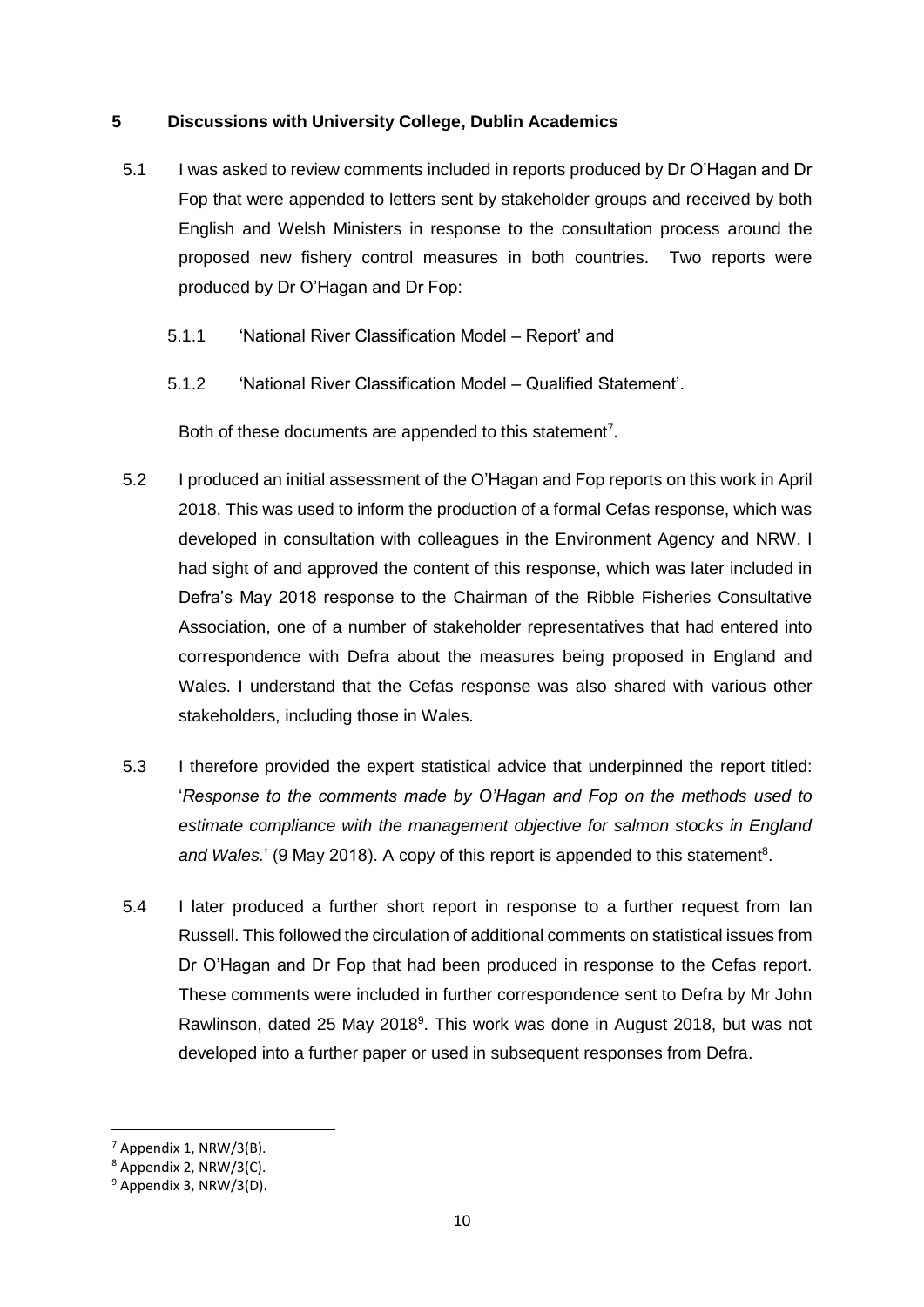- 5.5 Essentially, I do not agree with O'Hagan and Fop on many of the more minor points that they raised. However, more importantly, I am at odds with them on their opposition to assuming a linear reduction in (log) egg numbers in the future when one has been observed in the past (they consider that there is no basis for assuming such a reduction).
- 5.6 The following is what I believe is the core of the dispute and is why I support the EA's, and NRW's, approach. This is a slightly edited version of material from my report of 23<sup>rd</sup> August<sup>10</sup>.
- 5.7 The method used by the Environment Agency and NRW is based on a precautionary approach and assumes that what has happened in the past could happen in the future. I think that it is instructive to consider the options if a linear decline in (log) egg numbers is observed.
	- 1. Assume that a linear decline will happen in the future (the EA/NRW model approach). If you are correct, then taking remedial action will hopefully resolve the problem. If you are wrong, then your remedial actions were unnecessary.

OR

- 2. Assume that a linear decline will NOT happen in the future (which is essentially the time series approach proposed by the consultant statisticians). If you are wrong, then this could cause damage to the fishery because remedial action has not been taken. If you are correct, then you won't have taken remedial action unnecessarily.
- 5.8 Of the options above, I think that 1 is best because the adverse consequence (unnecessary remedial action) is far less serious than the adverse consequence in 2 (damage to the stock). This is clearly a value judgement, in line with the Precautionary Principle, and one that needs to be considered by fisheries experts, rather than statisticians.

 $10$  Appendix 4, NRW/3(E).